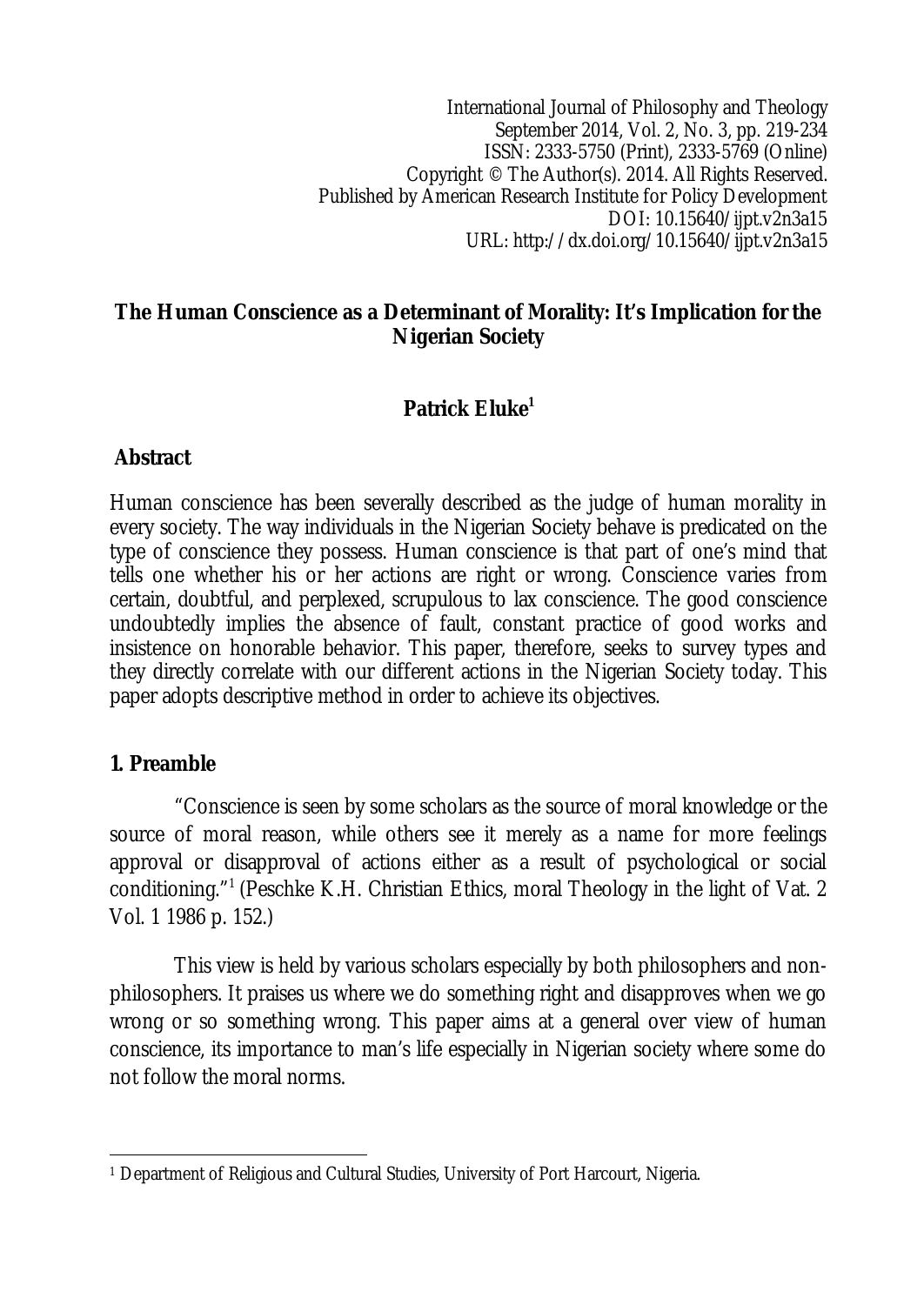#### 220 International Journal of Philosophy and Theology, Vol. 2(3), September 2014

The failure of this observance of moral norms leads to bribery and corruption, killing and other vices without a second thought. For clarity of thought we shall first examine its origin and development.

But be that as it may, the term conscience remains an in-eligible factor in human life and moral estimation.

The experience and knowledge of the Holy Scriptures confirms the idea that there is a voice in man which demands of him to do the known good and which blames him if he refuses to do or obey. We must note therefore that no culture has yet be found that does not recognize the experience of conscience.

An Egyptian writer confirms this when he said; *"The heart is an excellent writer and one must not transgress against its words." <sup>2</sup>* (Peschke K.H. Christian Ethics, moral Theology in the light of Vat. 2 Vol. 1 1986 Ibid. P. 152)

For effective presentation this paper is divided into five parts; the basic concept on conscience both from philosophy and Theologians view point with particular attention paid to Human conscience in Deutronomistic history and the New Testament views, problems associated with conscience, delve into conscience as a determinant of morality; its implication for the Nigerian people.

### **2. Notion and Definition**

Conscience is that term or one of the terms that suffers over familiarity. The term conscience comes from the *latin* word *"conscientia"* which is translated into two distinct ways in English as conscience or as consciousness. This dual meaning of "*conscientia"* evolved gradually in English as we came to reserve *"conscience"* for moral sphere, whereas consciousness was used in the immoral field of awareness.

It was on this note that St. Anslem defined conscience as

*The pressure within man of all that has not yet existed but pleads for existence of all conscience and reason to enhance those conditions which develop a nostalgia for the good and bring about its realisation<sup>3</sup>(D.C. Maguire Moral choice 1978 p.371)*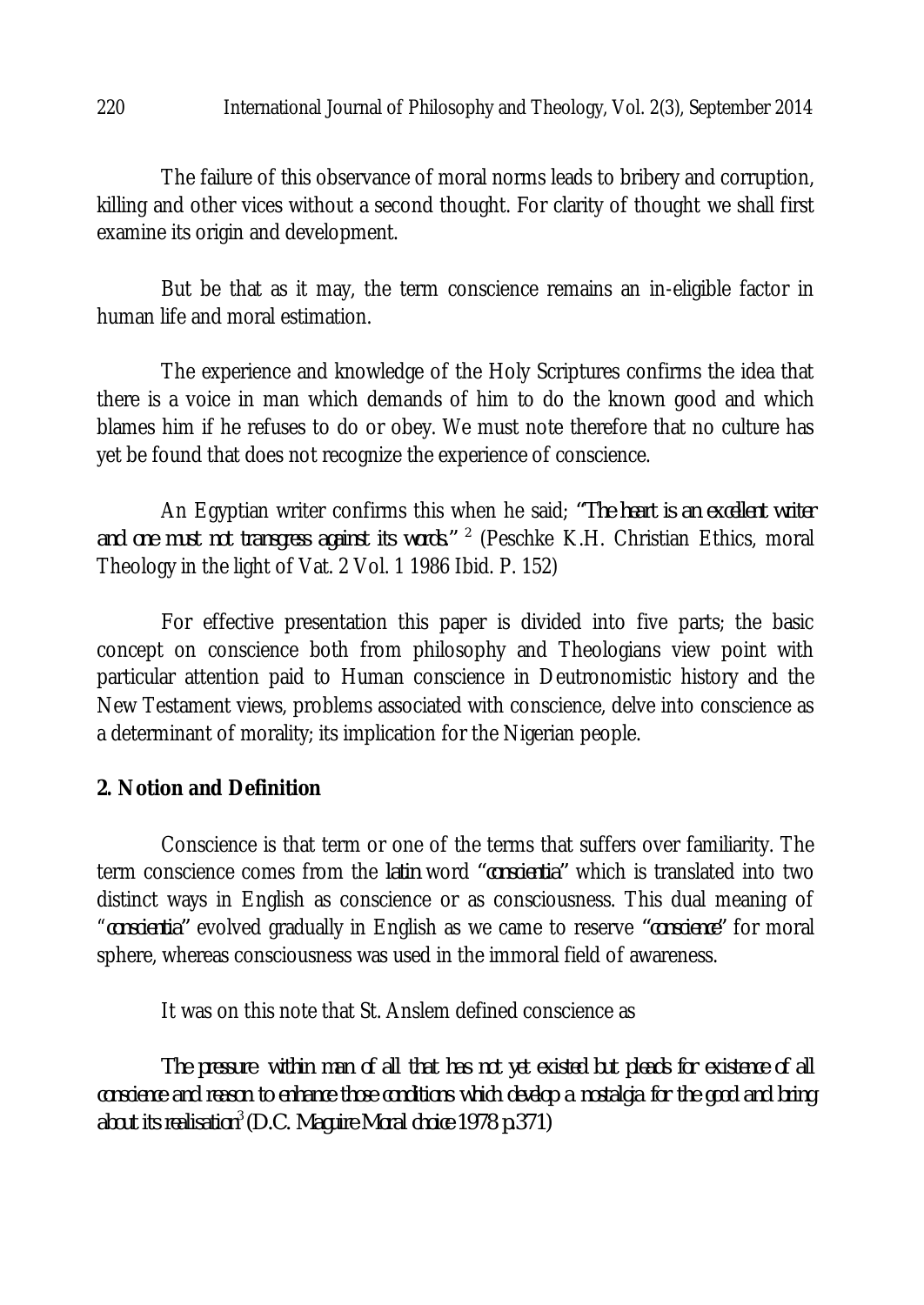Conscience can also be said to mean "knowing with or interior knowledge ending in judgement. *"Conscience is seen as that part of your mind that tells you whether your actions are right or wrong"<sup>4</sup> (Ibid p.371)* The Hebrew as well as Greek language has no word for conscience. But prior to the emergence of technical term, this language ordinarily expressed in the idea of conscience by the word heart. The Holy Scripture puts it better when it says "o that today you would listen to his voice harden not your heart as at Meribah." (Ps. 94: 7-8)

Having seen so far what conscience is, we shall now examine some views on conscience beginning from the philosophers, theologians, history and as well as the Old and New Testament.

### **3. Problem - Origin and Development**

Scholarship has pondered and wondered where conscience derives its criteria of judgement. On what basis does our moral conscience judge the action we are about to carry out or have been carried out? The query above has a preliminary response from the second Vatican council. Thus

The highest norm of human life is the diving law itself eternal, objective and universal, by which God orders, directs and governs the whole world and the way of human community... It is through his conscience that man sees and recognizes the demands of the divine law. He is bound to follow this conscience faithfully in all his activity so that he may come to God, who is his last end<sup>5</sup> (Vatican 2 council... Gadium et spes Vol. 2)

*Conscience is the secret care and sanctuary of a man. The development of the conscience is done as a child<sup>6</sup>*(Peschke K.H. Christian Ethics, moral Theology in the light of Vat. 2 Vol. 1 1986 loc cit)

The second Vatican Council uses the word conscience not less than seventy – two times in eleven of its seventeen documents. *"In the depths of his conscience, man detects a law which he does not impose upon himself, but which holds him to obedience"<sup>7</sup>*(Document of Vatican 2 Gadium et spes Vol. 2)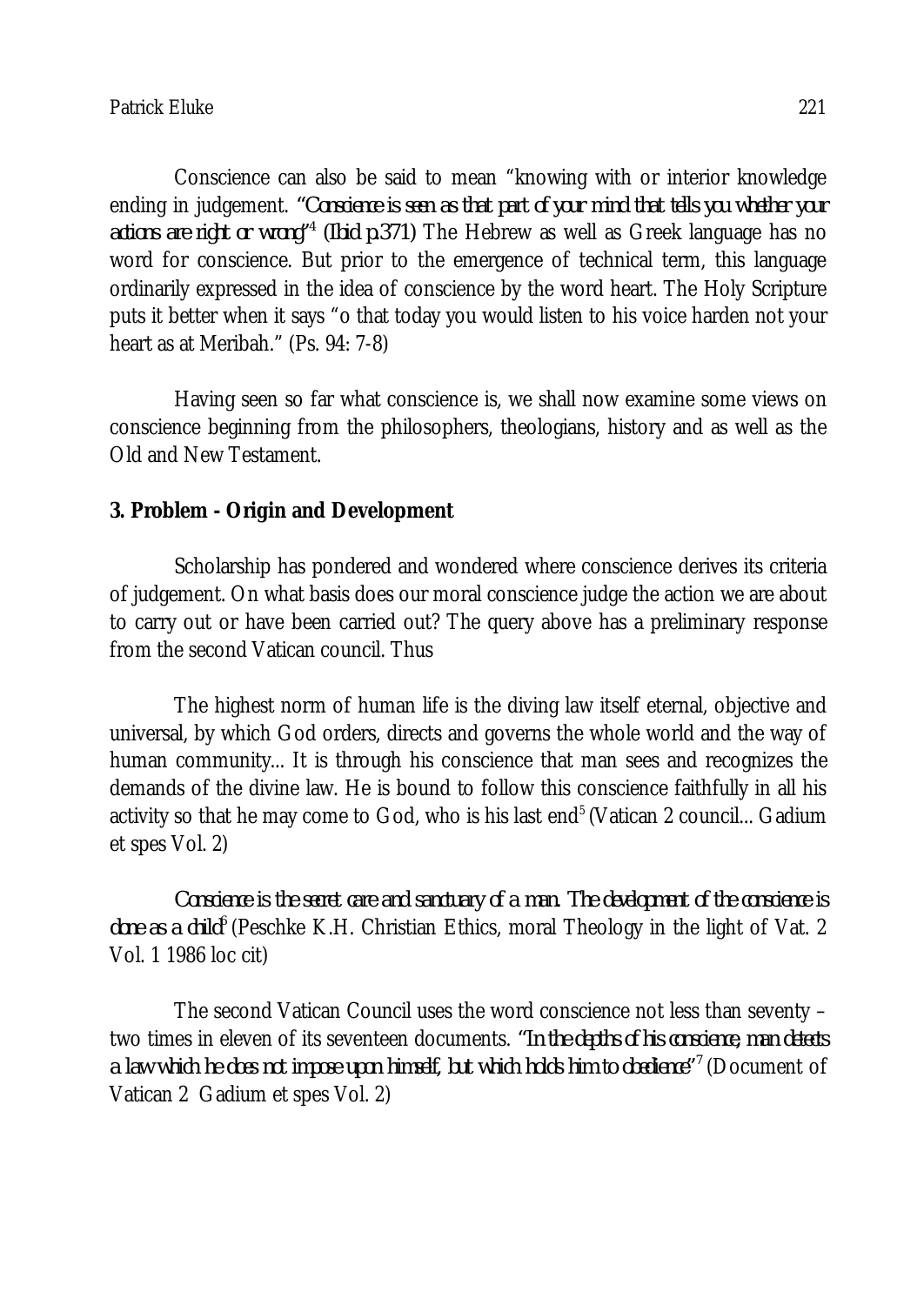#### 222 International Journal of Philosophy and Theology, Vol. 2(3), September 2014

As consequence, conscience is no longer sustained by fear and punishment, but by conviction. Conscience is guided by peace and progress and this is why the common good is at heart of the idea of conscience.

Moral law thus cannot and will not achieve its purpose and guide in human activity or man's life unless the law is known by man, therefore, we cannot discuss this topic without first of all knowing what conscience is all about.

#### **4. Philosophers and Theologians Views**

Moorage giving a retrospective account on Socrates spoke of a *"mysterious voice*  which he called dominion.<sup>"<sup>8</sup> (Ps. 94: 7-8) This interior voice which will always guide him</sup> and tells him not to do certain things Socrates regards it as conscience.

Rousseau was not right in this regard. He describes *"Conscience as an innate principle of Justice and Virtue."<sup>9</sup>* (Peschke K.H Christian Ethics, moral Theology in the light of Vat. 2 Vol. 1 1986) Through this, we can judge our own or other men's action to be good or evil.

Joseph Butter one of the 18<sup>th</sup> century's philosopher has this to say

"We have a capacity of reflecting upon actions and characters and making than an object to our thought and on doing this we naturally and unavoidably approve some actions..."<sup>10</sup> (Peschke K.H. Christian Ethics, moral Theology in the light of Vat. 2 Vol. 1 1986)

He further posited that conscience could be divided into two: conscience as the reflective and conscience as the authoritative faculty. It is reflective because it is intellectual knowledge concerning one's self and it affords the possessor the knowledge of what is right and wrong. He however likens it to the human eye. The authoritative aspect of conscience, means that it registers feelings of obligations, remorse etc.

Immanuel Kant regarded conscience as an instinct to pass judgement upon us in accordance with moral.For Martin Heideggar conscience is seen as the "*inner voice"* a still small voice.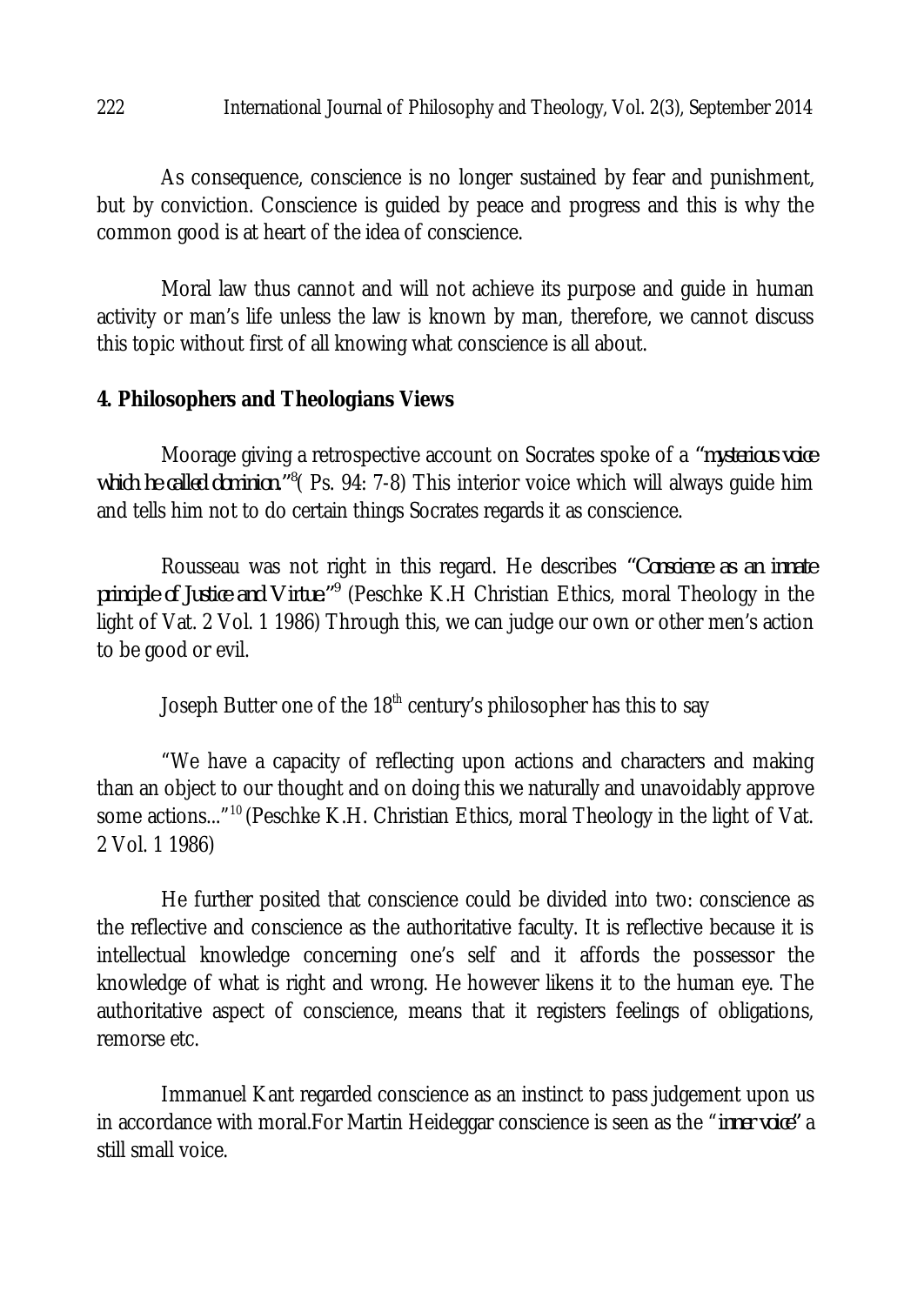"It tells us what to do and what to avoid, for him, conscience is not a special faculty distinct from the intellect, conscience according to Martin Heideggar is a function of the practical intellect."<sup>11</sup> (Peschke K.H. Christian Ethics, moral Theology in the light of Vat. 2 Vol. 1 1986 loc cit)

However, we must note here that it does not deal with theoretical questions of right or wrong in general such as *"why is lying wrong", "why must justice be done".*

Conscience here is applied in three things;

- $\Box$  $\Box$  The intellect as the faculty of forming judgement about right or wrong that an individual acts.
- $\Box$  $\Box$  The processes of reasoning that intellect go through to reach such as judgement.  $\Box$  $\Box$  The judgement itself which is the conclusion of reasoning process.

Having examined philosophers' view, we shall continue to see what the theologians have to say.

Pope John Paul II was only in line with the sacred scriptures. In the Old Testament the word conscience was not used except in wisdom 17:11. This does not mean that the notion was not known to the writers, instead they used or referred to it as the *"spirit", "lions"* and *"heart",* that which blames, that which is regarded as the spirit of God (Jer. 11: 20, 17: 10, 20: 12, Ps. 26: 2) we also read of bad conscience of our first parents committing sin (Gen. 3: 7ff) and the evil conscience of Cain (Gen 4: 10), Nathan and David (2 Sam. 12).

Also the conscience praises man for his justice (Ps. 26: 1-7, Job 27:6). The judgement of conscience for the Old Testament ultimately is the voice of God, a fact that is evident in Cain's remorse for his crime.

In the New Testament Christ did not use the word conscience but referred to it as phenomenon, he referred to it as the inner light in us (Matt. 6:23)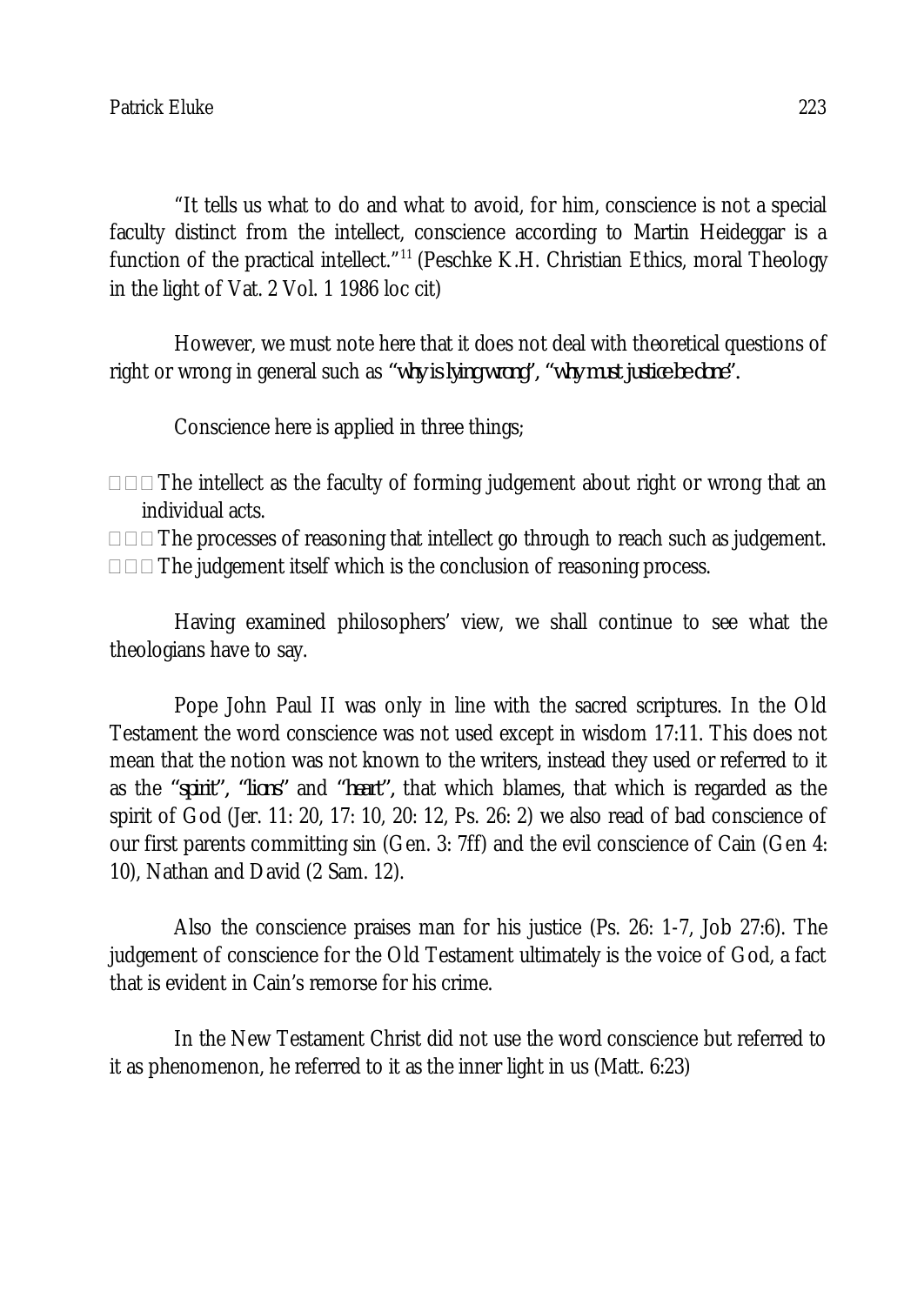*"If the light in you is darkness, want how great is the darkness. "if your whole body is full of light, having no part dark, it will be wholly bright, as when a lamp with its wig gives you light."<sup>12</sup>(*Lk. 11:36)

Conscience is the master and teacher for the traditionalist in so far as it binds them to the law of God as it is made known to them through creation and in so far as it accuses them when they go against reason (Romans 2: 14). In the words of St. Paul "All that is not faith is sin." A perfect conscience is enlightened by faith and quickened by love (2 Cor.1:12).

## **5. World Religions**

The Hindus

The Hindus regarded conscience as *"The invisible God"* who dwells within us.

Commenting on this **Seneca** said that conscience is: "The Holy Spirit dwelling in man as an observer and watcher of good and evil in us (cf Eph. 4)

**Jaspers** was not left out in his observation and has the same idea with the Hindus. In his words "*It is that voice speaking to man who is himself".*

### Muslim Idea

The Muslim religion guides its adherents and their conscience. For them to disobey the conscience is to disobey Allah (God).

Muslims like **Milton** sees conscience as an "umpire". The Muslim idea of conscience is embedded in their religion of Islam.

With all these in mind, one will agree the Fathers of the second Vatican Council who see conscience as the judgement that one gives of oneself with regards to one's way of acting. It is to act with knowledge (cum scientia) i.e. as an act of the intellect judging that an action must be performed as obligating or must be omitted as sinful or may be performed as lawful or advisable as the better course of action.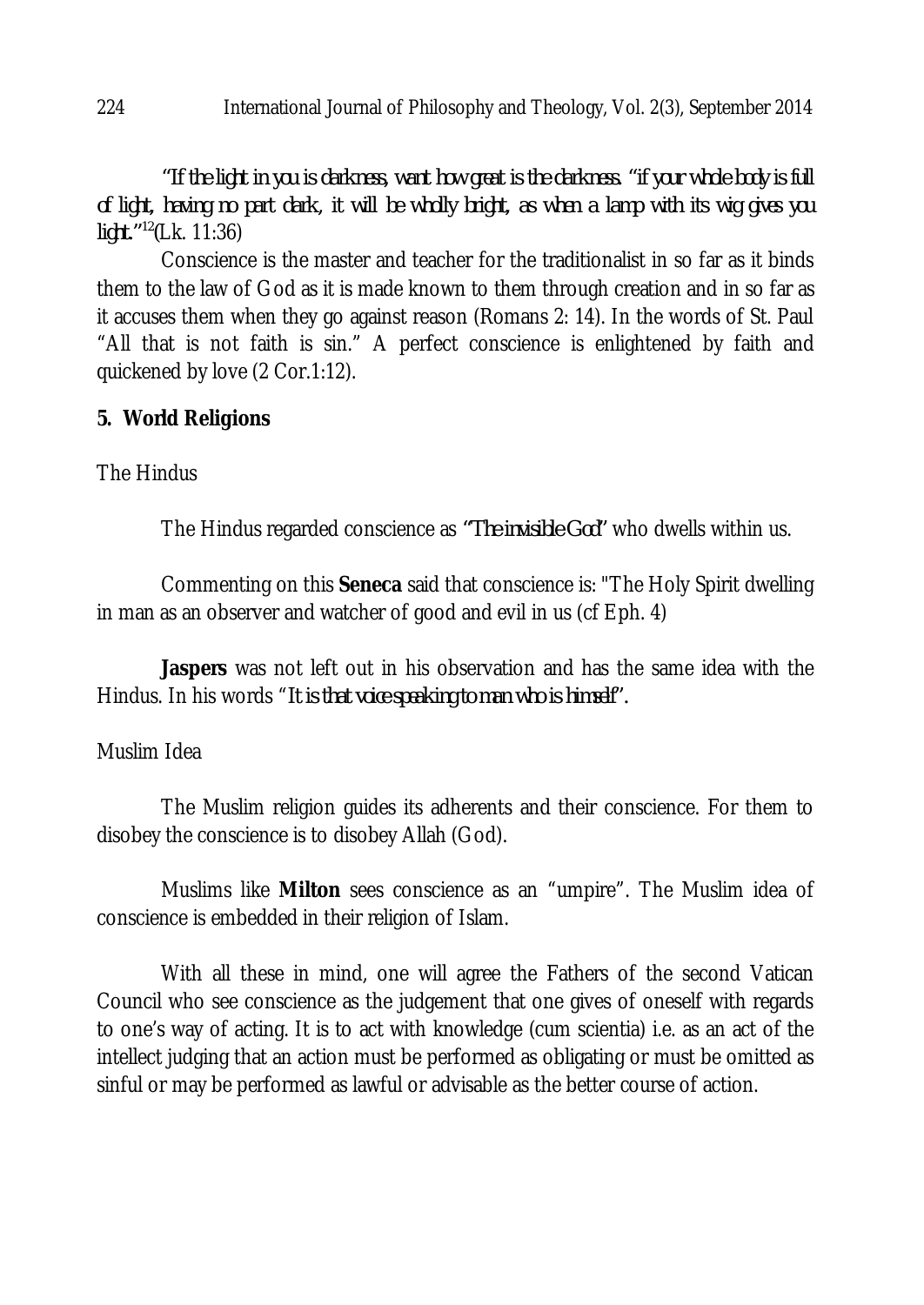Furthermore, the Fathers of the Second Vatican Council ended their discussion where they said "everybody has the duty and consequently the right to seek the truth in religious matter so that through the use of appropriate means they may prudently form judgement of conscience which are sincere and true." In this, they see conscience as the most secret core and sanctuary of a human.

There human is alone with God whose voice echoes in his depths. In a wonderful manner, conscience reveals the law which is fulfilled by love of God and neighbour.

It is important to evaluate scholastic theologians (like St. Anslem) and traditional manual of moral theology. They commonly consider conscience not as separate moral faculty but as a particular instance of the operation of reason.

For the Scholastics, conscience is the process in which the general norms of the moral law are applied to as concrete acting which a person is about to perform or has performed telling them what his obligation is here and now.

The Scholastics also consider conscience as a judgement of practical reason. This is also the understanding of St. Thomas Aquinas especially in his Summa Theologica.

A different understanding of conscience is also advanced by St. Augustine and the Francisian School. For Augustine, is the place of the innermost encounter between God and man. Conscience is the divine centre of the person where he is addressed by God. In it, he is aware of God and the soul. This is also in line with the thoughts of Bonaventure and the great mystics of the middle ages. For them, they place the innermost ground of conscience in the "*Scintilla Anima"* the spark of the soul. It is the centre of the soul where man encounters God and is least accessible to the contamination of sin.

Recent theologians generally resume the tradition of the Franciscan school and they place conscience in the ground of the soul. They consider it a reality deeper than reason and will and distinct from both the centre of human person. For them, conscience is man than mere reason, more than mere will, more than mere feeling, it is the depth of human existence, the innermost cure of the person in his directedness towards God and his ultimate substance by him.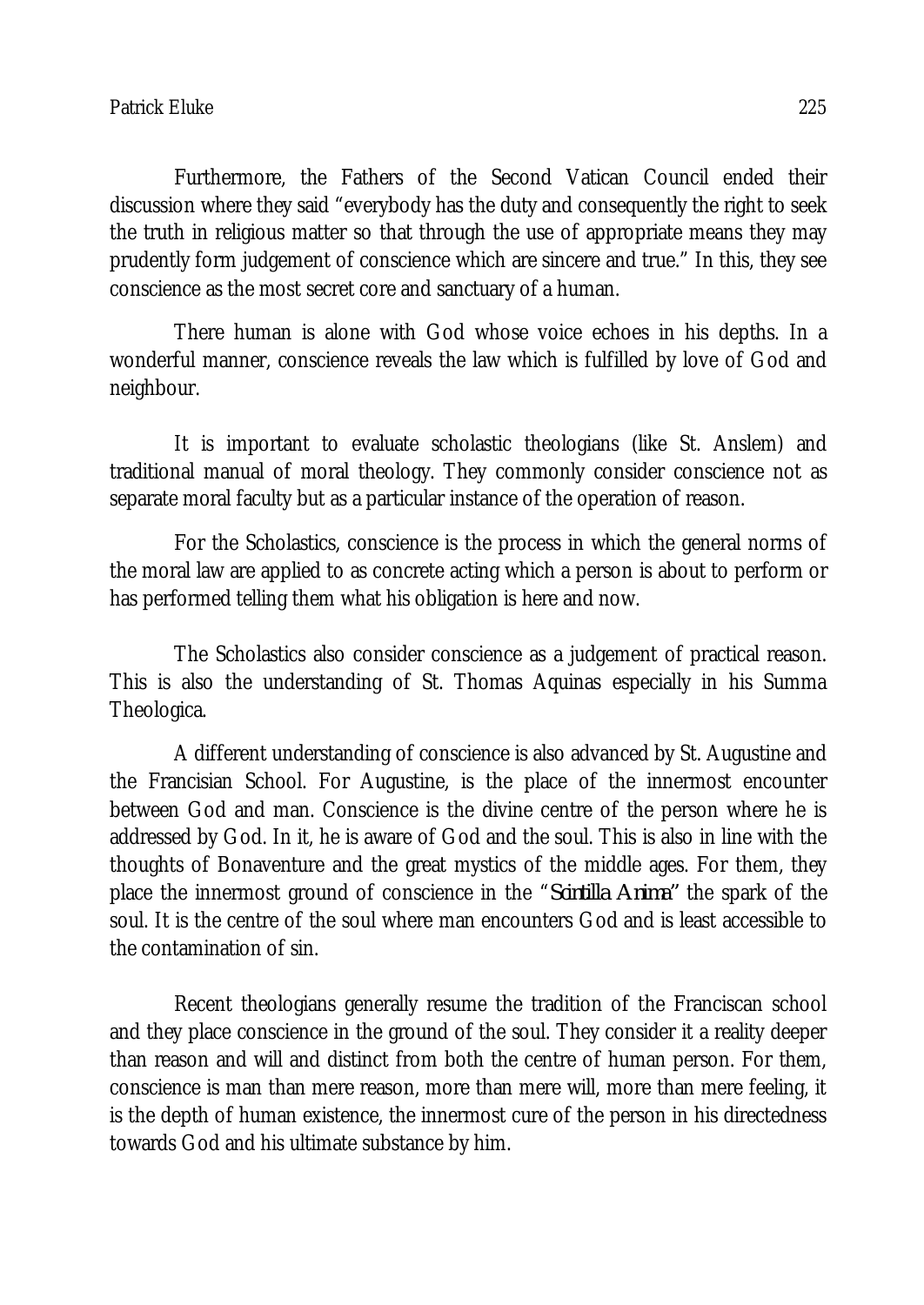Accordingly, conscience is a faculty in its own right, distinct from reason, will and feeling. It is the faculty, situated in the very depth and centre of human person which accords to the human an understanding of meaning and destiny; an awareness of the divine purpose behind the world, a perception of personal calling within God's plan, and an experience of the impression as character of his calling.

Finally, because of its religious dimension conscience is also called the voice of God. The demand of absolute obligation, which is inherent in the dictate of a certain conscience can ultimately only come from God. On the other hand, conscience can evidently err, and that nobody would like to attribute to God. How then is the voice of God. Conscience is the voice of God in this way beyond errors themselves.

It manifested to man the will of God, not in the sense that God wills its errors but in the sense that God wills the good faith and the love of the good of which it remains an expression.

### **6. Biblical Import on Conscience with Particular Reference to the Book of Second Samuel 12**

This is the case in the story of King David and Nathan. We must note here that conscience also praises man for his justice (Psalm 26:1-7 and the book of Job 27:6).

The conscience also blamed King David for his wrong doing and evil. It was his conscience that called him to repentance.

The conscience blamed him and called him to a serious repentance. This is because the conscience is regarded as the spirit of God. (Jer. 11:20, 17:10; Ps. 26:2).

Conscience for David is referred to as the "heart" or lion's hence he went down in fasting and ashes when he discovered that he has offended God. For David the heart blames. The heart blames after committing sin or committing evil, which is also a call to repentance.

For David, the judgement of conscience is subject to that of God and love springs from a pure heart and a good conscience and sincere faith.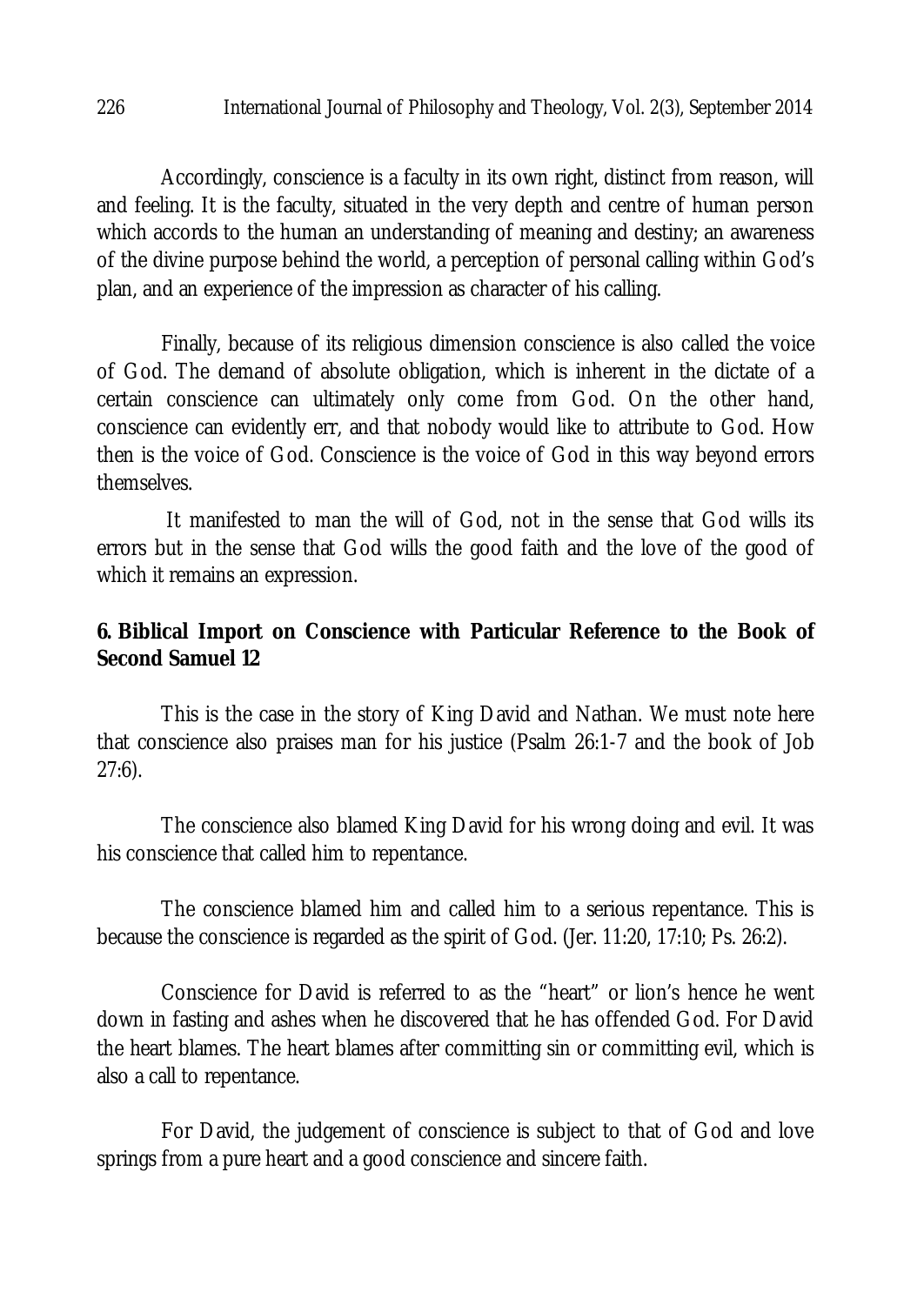Quoting an ancient Egyptian text; the heart is an excellent witness and one must not transgress against its words. This was what called David to repentance. Injustice, selfishness and greed can cause transgress of the law (2 Samuel 12:1-13).

## **7. Types of Conscience**

There are different types of conscience which this paper intends to explore.

## 1. Certain Conscience

This is called the true conscience. It is called true when it corresponds to the objective moral norm.

*"A certain conscience must always be obeyed when it commands or forbids."<sup>13</sup>(Peschke K.H*  Christian Ethics, moral Theology in the light of Vat. 2 Vol. 1 1986 *p. 174)*

For St. Paul, whatever that does not proceed from faith is sinful. He means that one's actions must be performed with convictions. Conscience gives us the right insight to law.

Action carried out in certain conscience excludes any fear of error.

There is a second type of conscience;

# 2. Doubtful and Perplexed Conscience

Conscience is doubtful when it is the state of uncertainty as to the lawfulness or obligation of an action. There is a doubt whenever there is solidly probable reason. B.V. Lobo confirms this when he said; *"The doubt may concern either the existence or the meaning of the moral principle (doubt of law) or the existence of a fact (doubt of fact)."<sup>14</sup>(B.V. Lobo Guide to Christian living, a new compendium of moral Theology 1987 p.302)*

For instance, when one doubts whether therapeutic abortion is lawful, there is a doubt of law. If one doubts whether there is a foetus growth in the uterus, it is that of fact. Doubt can be either speculative that is concerning an ethical principle (whether an ectopic pregnancy may be terminated), or practical, concerning what is to be done here and now.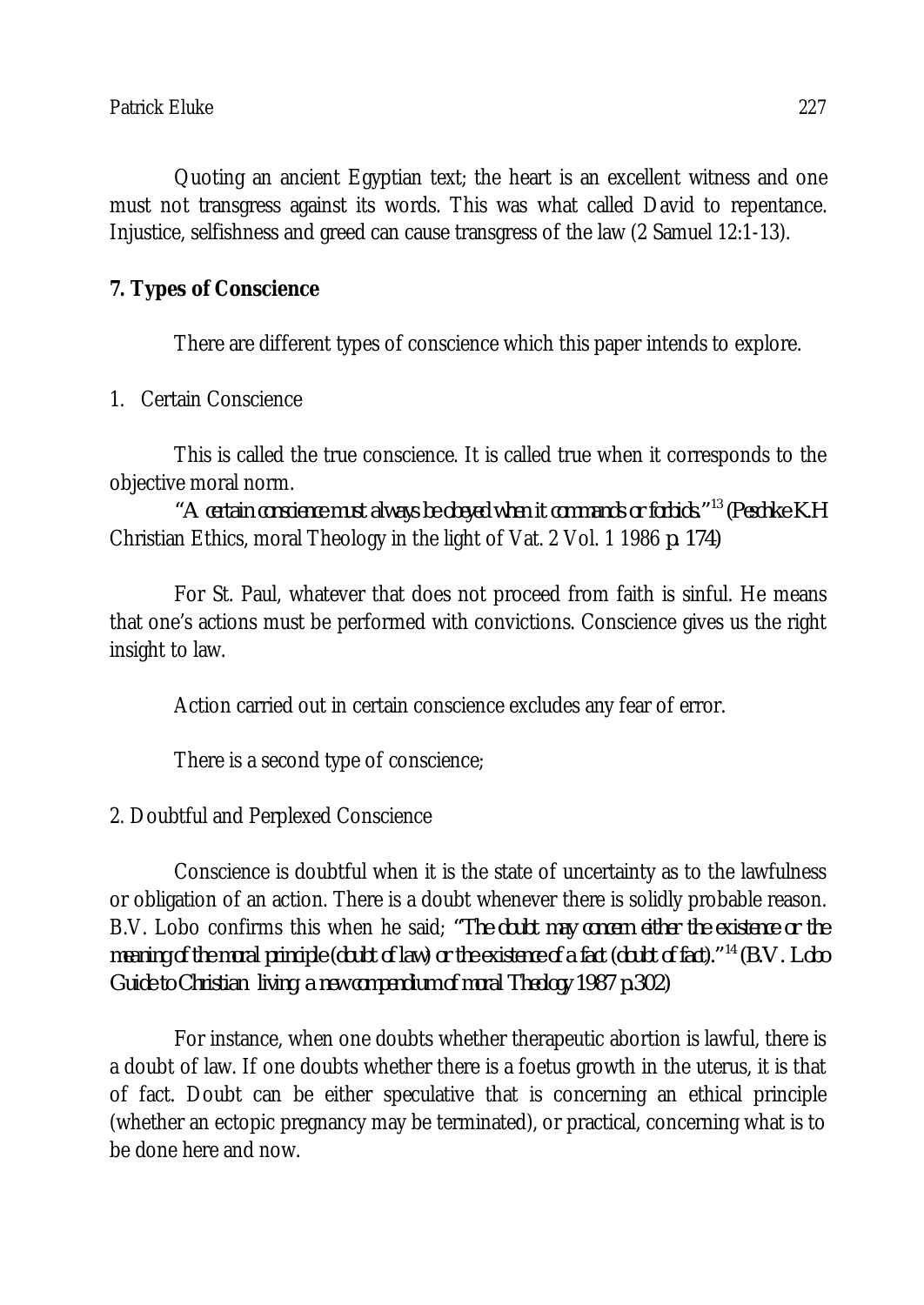As regards a doubtful conscience one may never act, otherwise one would expose oneself to the violation of God's will. On this note St. Paul said; *"But he who has doubt is condemned, if he acts because he does not act from faith (is not in good faith)."* 

When one finds himself in this situation the action may be postponed until practical certainty is reached. This can be achieved either by reflection or by consultation with experts or relevant books. Perplexed conscience is a type of erroneous conscience that is confronted with two alternative precepts, fears sin in whatever choice it makes. For example, a wife who is caring for a sick husband on Sunday, may fear that she will sin in any event either by failing to attend mass or by failing to take care of the husband.

*"If doubt cannot be solved directly, one could try to attain practical certainty by having recourse to reflex principles. These are rules of prudence that do not resolve the speculative doubt but only indicate the practical step to be taken."<sup>15</sup>(Peschke K.H.* Christian Ethics, moral Theology in the light of Vat. 2 Vol. 1 1986 *op. Cit P. 175)* 

In doubt, we must stand on the side where presumption (of right) stands. Here justice may not be upheld in all cases. A doubtful law does not bind (Lax dubia non obligate). The reason is that freedom cannot be bound except by a certain obligation. In doubt, presumption stands for the usual and the ordinary. In doubt, for example, with regard to property the condition of the actual possessor is the better. If one after taking pains and find out the rightful owner of a property fails one may retain the object in presumption that the possessor gives good title, until the contrary is proved. In doubt, the accused is to be favoured, the crime is not to be presumed, but is to be proved when a definite object is to be attained; the safer course must be followed. For instance, one may not doubtfully administer a sacrament except in an emergency.

The principle about which a doubtful law is considered not binding only to a doubt of law and not doubt of fact but sometimes a doubt of fact can be reduced to a doubt of law.

### 3. Scrupulous Conscience

The word scrupulous comes from the latin word "*scrupulum*" the diminutive of "scrupulous" name given to a small pebble and the smallest weight measure in ancient Rome.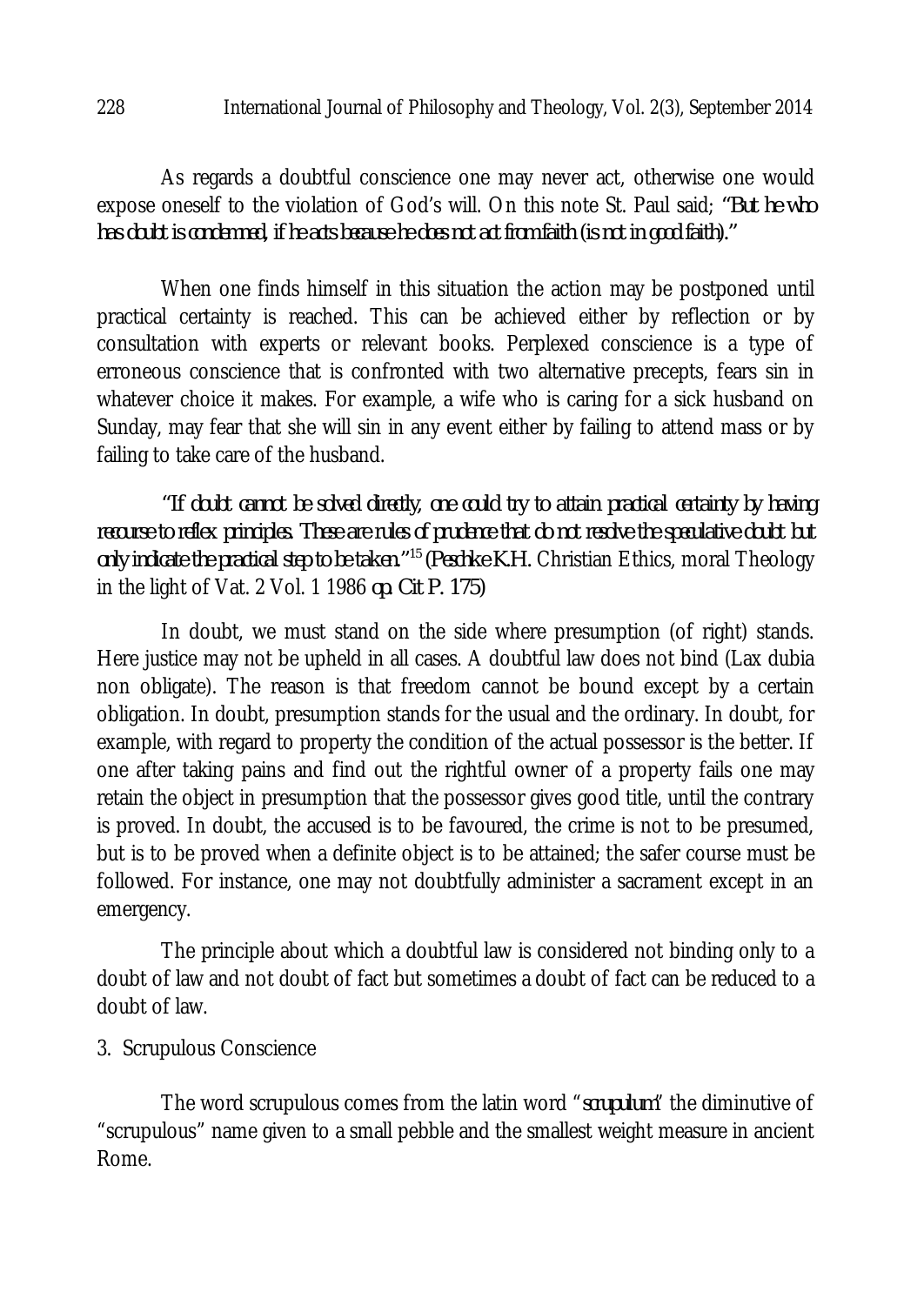*"Scrupulosity is painful condition in which the person suffers from as uncontrollable fear regarding the lawfulness of an act to be done or of one already done."<sup>16</sup> (B.V. Lobo Guide to Christian living, a new compendium of moral Theology 1987 op, cit 304)* Peschke again went further to say that *"scrupulosity is the persistence, growing, unreasonable fear that one has offended God or is about to do so."<sup>17</sup>(Peschke K.H.* Christian Ethics, moral Theology in the light of Vat. 2 Vol. 1 1986 *p. 165)*

Scrupulous conscience is of three types;

**1. Temporary emotional unrest and doubt** it is some critical stage of life e.g. puberty generally is a crisis of growth which passes away living the sufferer more matured if handled properly or carefully.

**2. Scruple of compensation:** This according to Peschke is a disquieted unrest of conscience which conceals fundamental call of generosity in the spiritual life.

**3. Real scrupulosity:** This is also called obsessive-compulsive scrupulosity. This is the most severe and for some authors, the most deserving of the name scrupulosity in the real sense. Real scrupulosity is a psychic or emotional sickness. It is a type of neurosis that expresses itself in an anxious concern of a moral and religious nature that when faced with choice is terrified at the prospect of sinning. After an action he is inclined to examine it over and over again to find possible aspect of guilt.

*"A scrupulous person manifests a certain amount of stubbornness. They discover sin where there is no sin."<sup>18</sup>* (Snoech A. Confession and Pastoral psychology, westminister, mich, Newman 1961 p. 1) Lobo G.V. went further to name sins of a scrupulous conscience

- 1. **Stubbornness of judgement** A scrupulous person is not easily convinced of his mistake. He asks advice from many and is not satisfied with any. He does not obey easily.
- 2. **Fear of committing sin in everything:** the scrupulous person thinks that even touching another's hand is sin.
- 3. **Frequent change of judgement:** for instance, in the recitation of the divine office, or the Rosary, the scrupulous person repeats words fearing that he has not pronounced them correctly, or repeats the psalm already recited fearing that he has not said it.

# **4. Lax Conscience**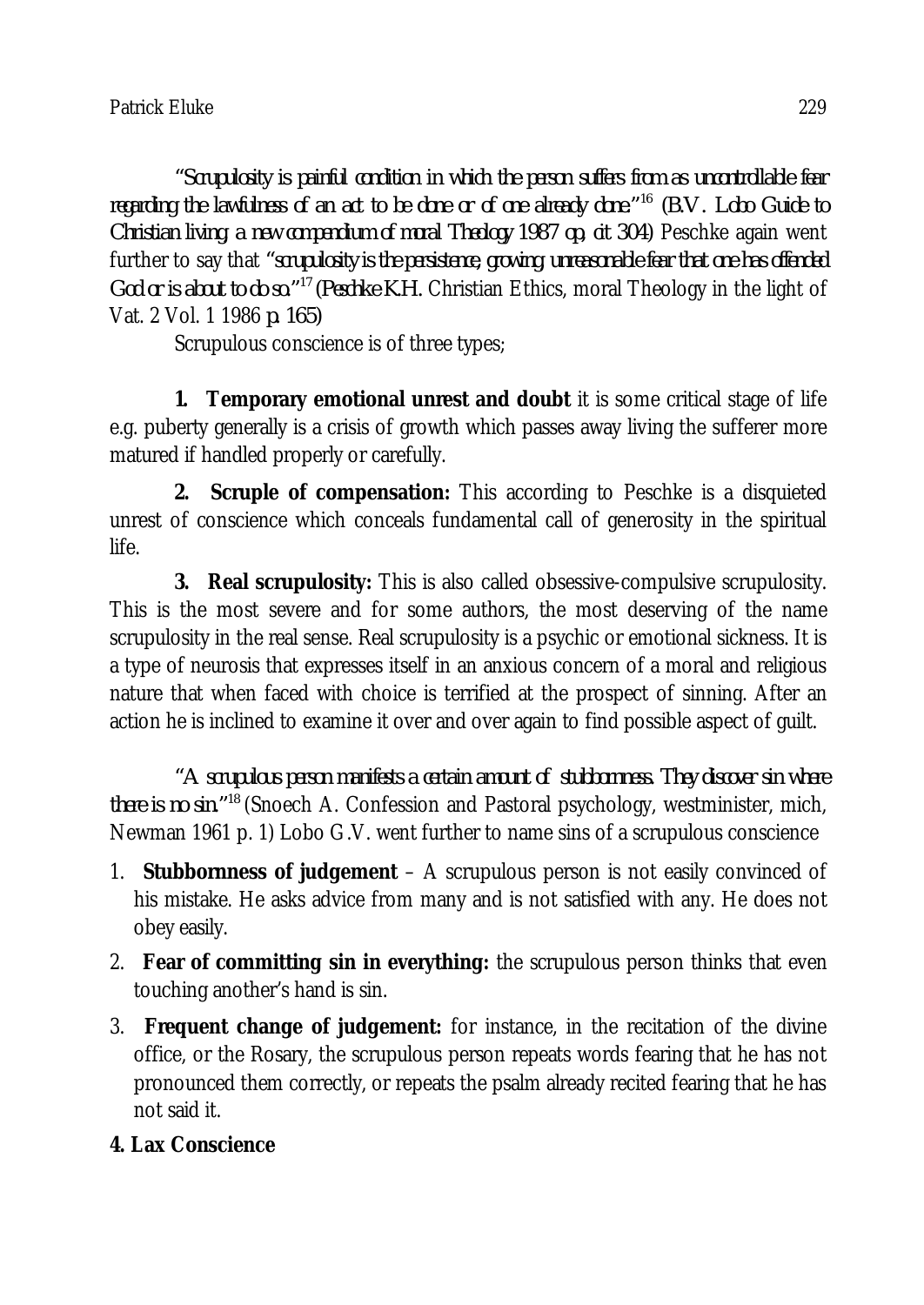A lax conscience is usually the result of grave lukewarmness in the service of God, as depicted in Apocalypse 3:15-20. Christ counsels the lax members of His church to buy from Him the remedies of their lukewarmness. This is gained through a change of attitude by living a good religious life.

According to Peschke; *"The antithesis to lax conscience is the tender conscience of the delicate conscience which is characterised by a clear and vigilant discernment of the good."<sup>19</sup>* (Peschke K. H. Christian Ethics, moral Theology in the light of Vat. 2 Vol. 1 1986 cit 164) Going further; *"A lax conscience means permanent moral dullness, gradual heading of the conscience."<sup>20</sup>(Ibid 164)*

The lax conscience is inclined to judge a thing to be lawful which is sinful, or something to be a venial sin when it is actually a mortal sin.

For example, a worker may regularly engage in petty thievery from his employer without realising he is being unjust. According to P.A. Liege; *"A lax conscience is over come by fidelity to one's religious duties and better instruction."<sup>21</sup>(Liege P. A. What is Christian Life? London Burns and Oates 1961 p. 306)*

# **8. Characteristics of a Rightly Formed Conscience**

It is rational-able to assess people and situations calmly and without prejudice.

 $\overline{\phantom{a}}$  it is autonomous – It decides freely but in agreement with other people. It is said that it *"does not make decision merely with the awareness of authority of with a feeling of weakness and dependence."<sup>22</sup>(G. V. Lobo Guide to Christian living, a new compendium of moral Theology p.293)*

 $\Box$  $\Box$  It is responsible – It is able to accept responsibility. It is able to accept and bear the short-term and long term consequences of one's decisions. It takes responsible risks for a worthy cause.

 $\Box$  $\Box$  It is altruistic – Being influence by the needs and interests of one's fellowmen. It has the quality of sacrificing self interest for the sake of others. Quoting Vat. 2 George said;

*"A mature conscience reveals that law which is fulfilled by love of God and neighbour."<sup>23</sup>* (loc cit) Love provides the basic direction for moral action says Vatican II council.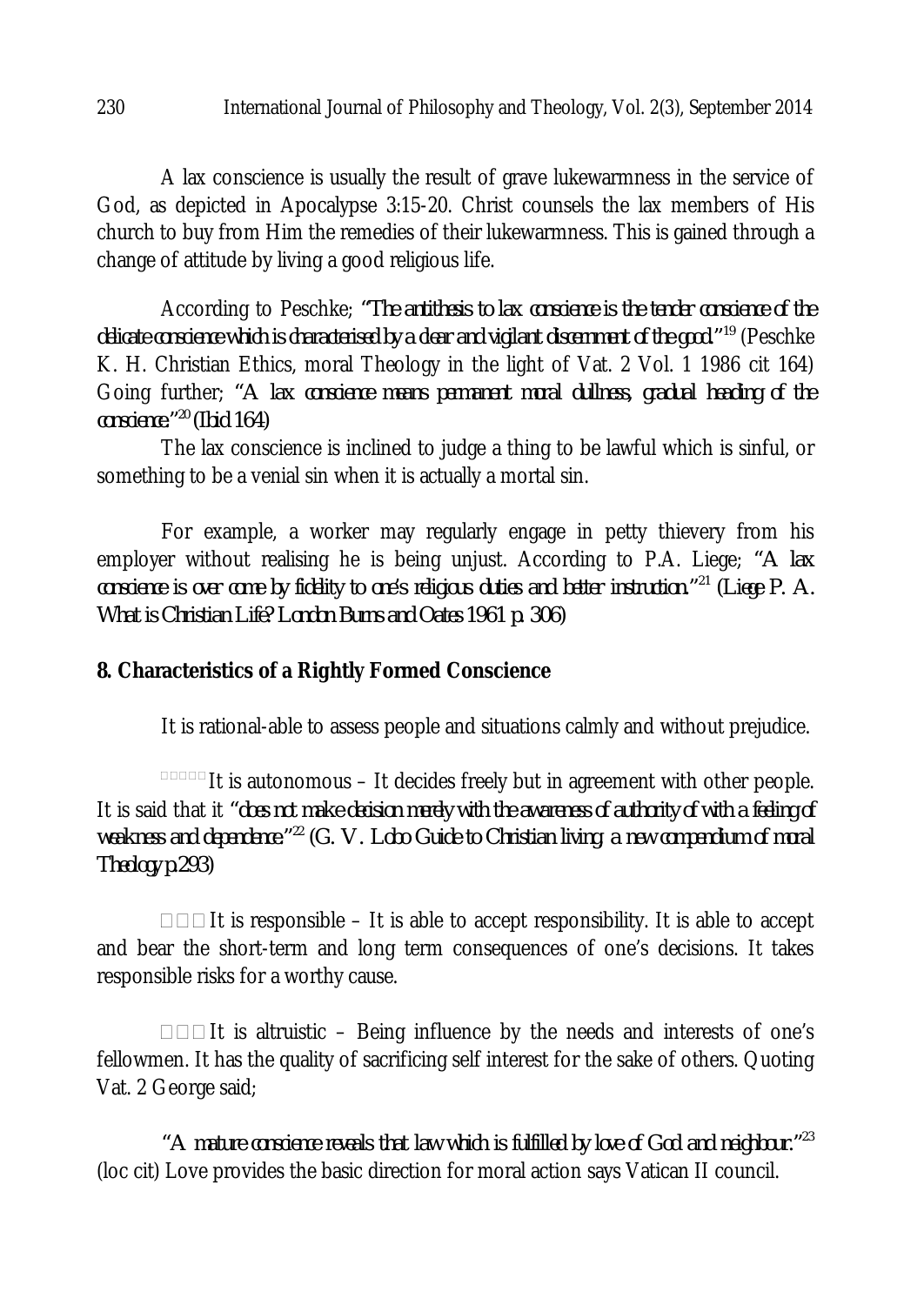# **9. Conscience as a Determinant of Morality Vis-A-Vis Sin and its Implication on the Nigerian Society**

For the purpose of clarity we shall strive to know the meaning of morality and sin then go to that which determines morality. D.J.B hawkin defines morality as;

*"Moral obligation which is not only a categorised imperative in Kant's meaning but a service for which we are responsible to a personal Lord." <sup>24</sup>(Peschke K.H.* Christian Ethics, moral Theology in the light of Vat. 2 Vol. 1 1986 *p.288)*

The conscience determines whether an act is sinful or not, hence the definition of sin. According to the Old Testament definition of sin; *"Is a transgression of God's law and will."<sup>25</sup>(loc cit )*

It is also seen as; *"A rejection of God and his divine plan."<sup>26</sup>* These sins or rejection of God affects the society morally and deters the growth of any society and their conscience is killed by this sin. A dead conscience or corrupt conscience cannot speak or seek the truth because ones morality is distributed. Bribery for instance can go a long way in damaging the moral principles or norms of the society and can affect the standard of living of the society. It is by-passing of the rule, its transgression. It is disobedience against the commandments of the Lord (Deut. 28:15-68, Jeri. 3: 25) sin in the N.T. is regarded; "As ungrateful discretion of the lord." $^{27}$  (loc cit)

The Apostle of the Gentile speaking on conscience said; *"I am speaking the truth in Christ, I am not lying, my conscience bears me witness in the Holy Spirit..."* (Rom. 9:1f)

He (Paul) went further to say that;

*"For our boast is this the testimony of our conscience is that we have behaved in the world, and still more toward you, with holiness and godly sincerity, not by earthly wisdom but by the grace of God"*(2 Cor. 1: 12-13).

The good conscience undoubtedly implies the absence of fault, that is why it is the determinant of human morality. This includes the constant practice of good works, when we are sure that our conscience is clear we are certainly determined to behave honourably in everything we do (Heb. 13:18).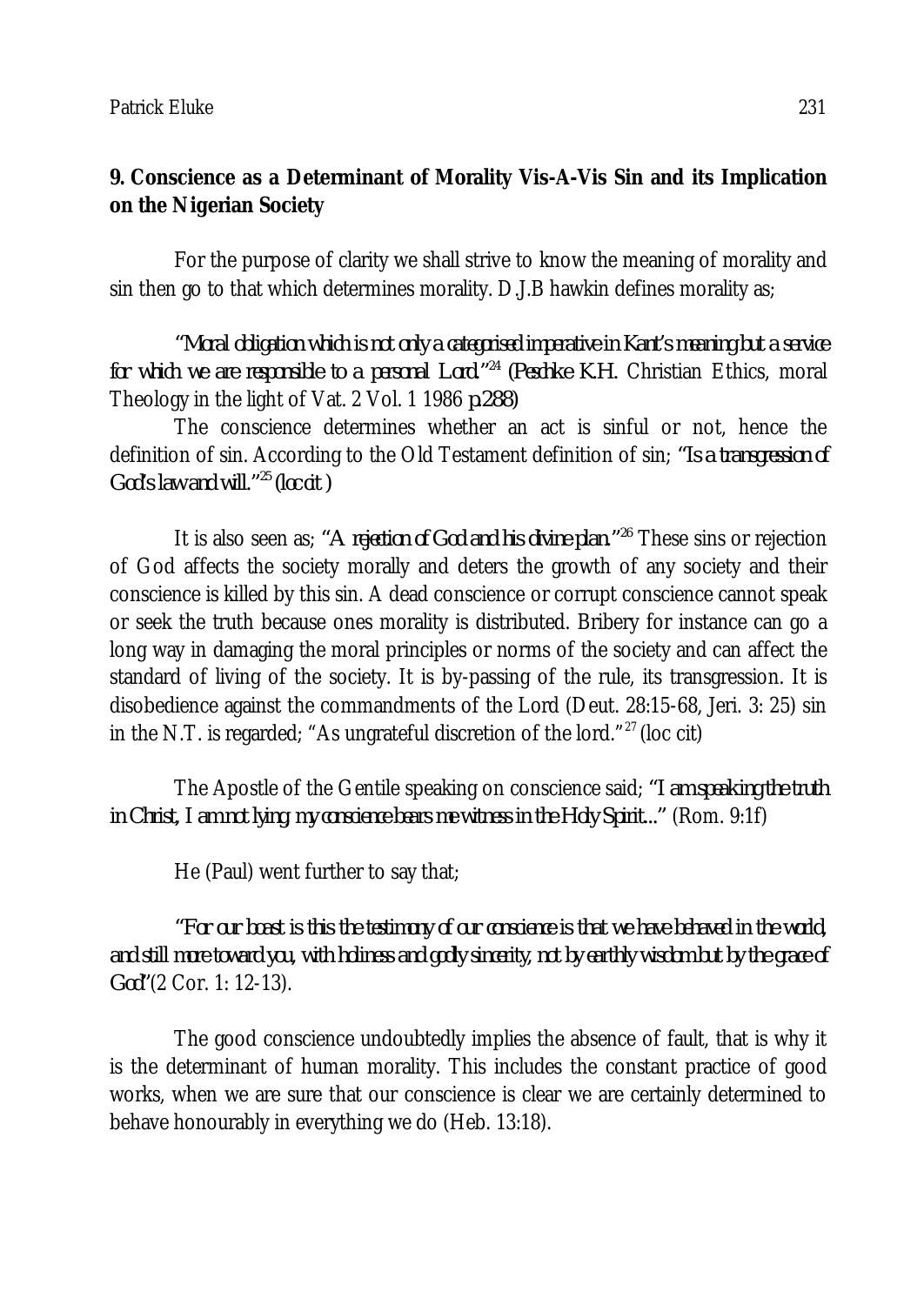A good conscience is characterised here by this constant will to persevere in the good, thus steadfastness to God. A clear conscience is allied to faith St. Paul exhorts the deacons to

*"Hold the mystery of the faith with clear conscience."(1 Tim. 3:9)* 

The life of faith requires the purity of moral existence, the preservation of Christian orthodox comes about under the protection of a good conscience. Faith strengthens the conscience. The bad conscience is corrupt, marked with the stigma of Satan which is sin.

Those that are corrupt lack faith, nothing is pure in them, their very minds and conscience is corrupt. They are unfit for good deeds (Titus 1:15f). The scriptures condemns this kind of conscience what is morally bad or evil (cf Heb 9:9-14, 22)

### 10. The Responsibility of Conscience

A responsible conscience presupposes a profound appreciation of human decision. Our world has become extra-ordinarily complicated as a result of technical specialisation and world-wide pressure which influences the most personal elements of our being, because of these difficulties. *"A Christian needs more than ever an understanding decisive choice."<sup>28</sup>*(The Christians Conscience. Op cit 38)

On this note one may ask; how can I know what Christ wants me to do? In this situation one is accompanied by whatever facts are psychologically determined, with once temperament and education. From another point of view, I am in organic unity with Christ; in contact with faith. Christ calls and I respond. This is what the question demands. The responsibility of a conscience is acting in accordance with the mind of Christ. There are risks and the risk should not frighten us, for life always involves risk. I must come to decision and act. If we refrain from acting and neutralise conflicts, it is an indication of our spinelessness and the reason why we are moral absentees and sinners of omission. Many Christians are afraid of life and freedom. Christ does not want the obedience of a slave from us. We can never have a conscience that is too free, too personal and enlightened. Our actions should lead us to God.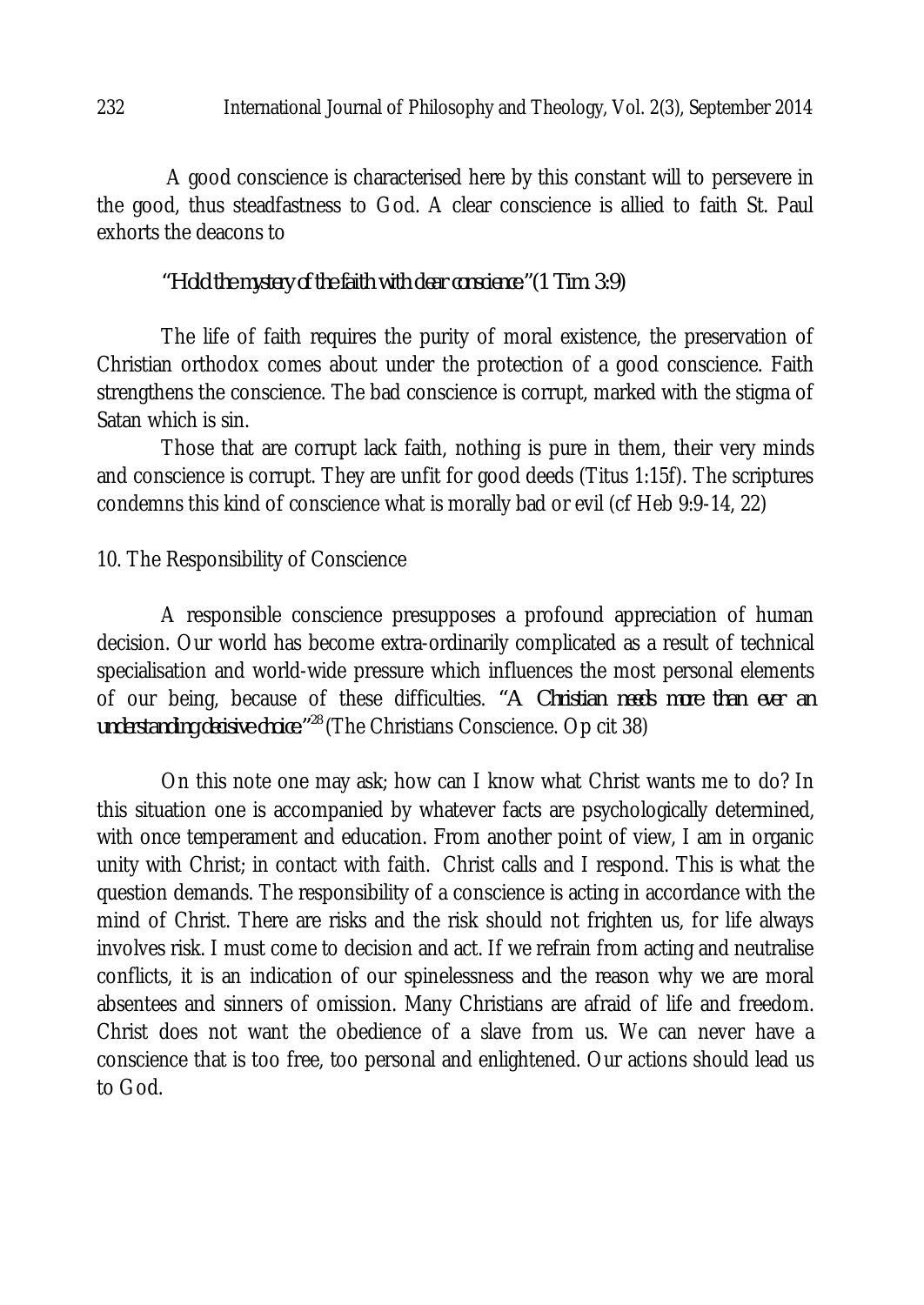It's Implication on the Nigerian Society

Conscience is used as a covenantal pact especially in settling cases or disputes and swearing in case of quarrels and land disputes. The elders are also guided by their conscience in their judgement and peace-making.

One can therefore state that the conscience for the Nigerian man is his eye, watch door and an umpire.

The implication is that he cannot do anything against his conscience or not directed by his conscience. The conscience is used as his witness and his relationship with his God and neighbour.

Conscience is life, hence, for a good action one is always guided by the true conscience. The implication of a morally sound conscience means a sound and a health and peaceful society.

The absence of a moral norm can bring chaos and disorder in the society. And for a good judgement ones conscience must be morally upright. An upright conscience judges rightly and correct with little or no mistake. A morally sound conscience is happy and avoids occasions of sin like – killing, corruption, thief and other social vices that can affect the society. Since conscience is that which corresponds the objective norms of morality. Conscience is used as a covenantal pact. The Nigerian man is always sure that he has a *"True or certain conscience"* before going out his action or duties. He believes that when he has doubt or lax conscience he will suspend his judgement or action. His actions and judgement are guided by *"certain conscience."*

For the Nigerian man he has only a *"scrupulous conscience"* if he has offended his God and his conscience begins to blame him. He begins to mourn or weep because of fear or punishment or impending danger.

In conclusion, the Nigerian people in all they do are guided by the conscience hence his action will offend his God or gods and neighbour.